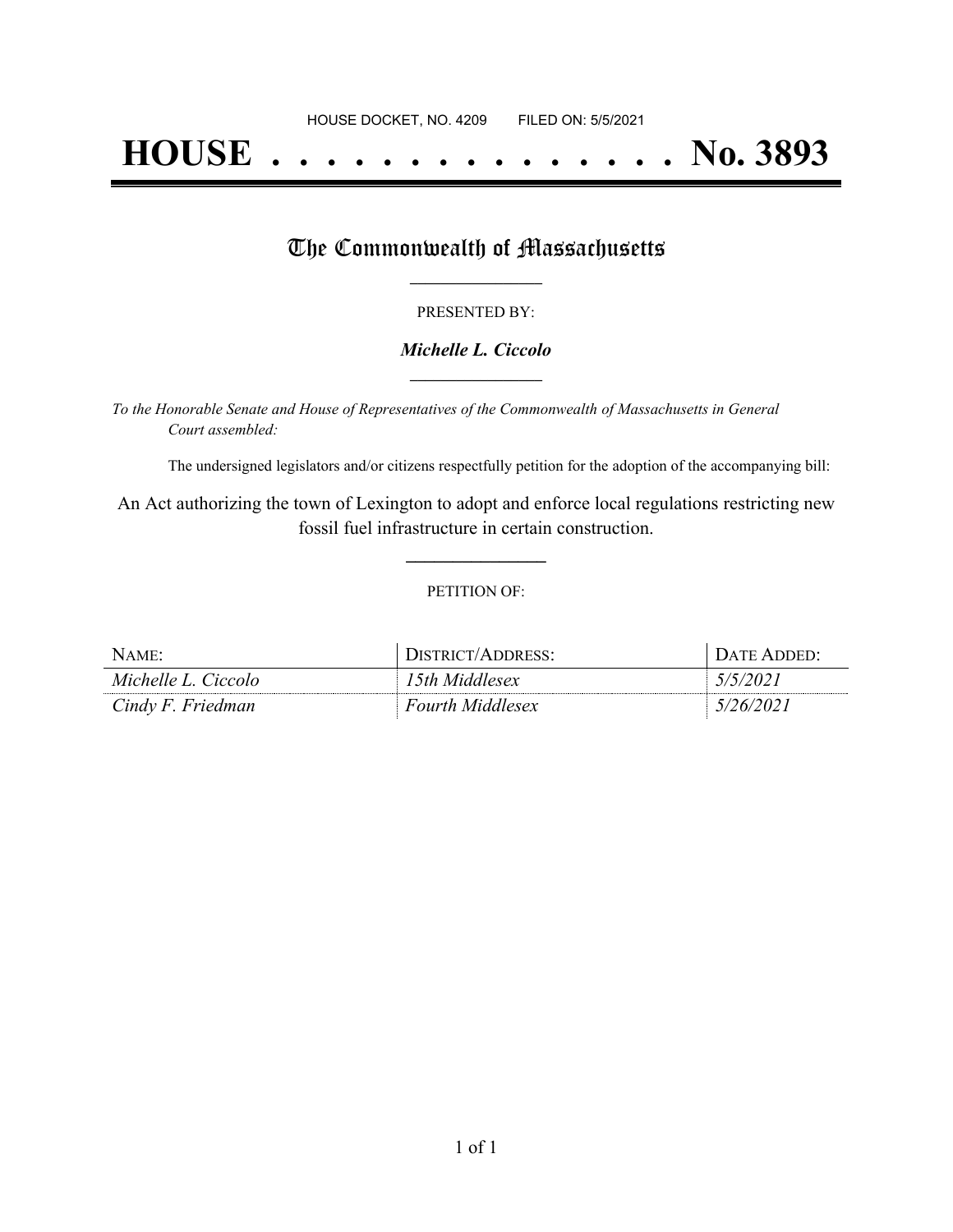#### HOUSE DOCKET, NO. 4209 FILED ON: 5/5/2021

## **HOUSE . . . . . . . . . . . . . . . No. 3893**

By Ms. Ciccolo of Lexington, a petition (accompanied by bill, House, No. 3893) of Michelle L. Ciccolo and Cindy F. Friedman (by vote of the town) that the town of Lexington be authorized to adopt and enforce local regulations restricting new fossil fuel infrastructure in certain construction. Municipalities and Regional Government. [Local Approval Received.]

## The Commonwealth of Massachusetts

**In the One Hundred and Ninety-Second General Court (2021-2022) \_\_\_\_\_\_\_\_\_\_\_\_\_\_\_**

**\_\_\_\_\_\_\_\_\_\_\_\_\_\_\_**

An Act authorizing the town of Lexington to adopt and enforce local regulations restricting new fossil fuel infrastructure in certain construction.

Be it enacted by the Senate and House of Representatives in General Court assembled, and by the authority *of the same, as follows:*

1 SECTION 1. Notwithstanding chapter 40A, section 13 of chapter 142, and chapter 164 of

2 the General Laws, the State Building Code, the Fuel and Gas Code, or any other general or

3 special law or regulation to the contrary, the Town of Lexington is hereby authorized to adopt

4 and further amend general or zoning bylaws that restrict new building construction or major

5 renovation projects that do not qualify as fossil fuel-free.

6 SECTION 2. Notwithstanding section 7 of chapter 40A of the General Laws, or any other

7 general or special law or regulation to the contrary, the Building Commissioner of the town of

8 Lexington, or their designee, shall be authorized to enforce restrictions on new building

9 construction and major renovation projects that do not qualify as fossil fuel-free, including

10 through the withholding or conditioning of building permits.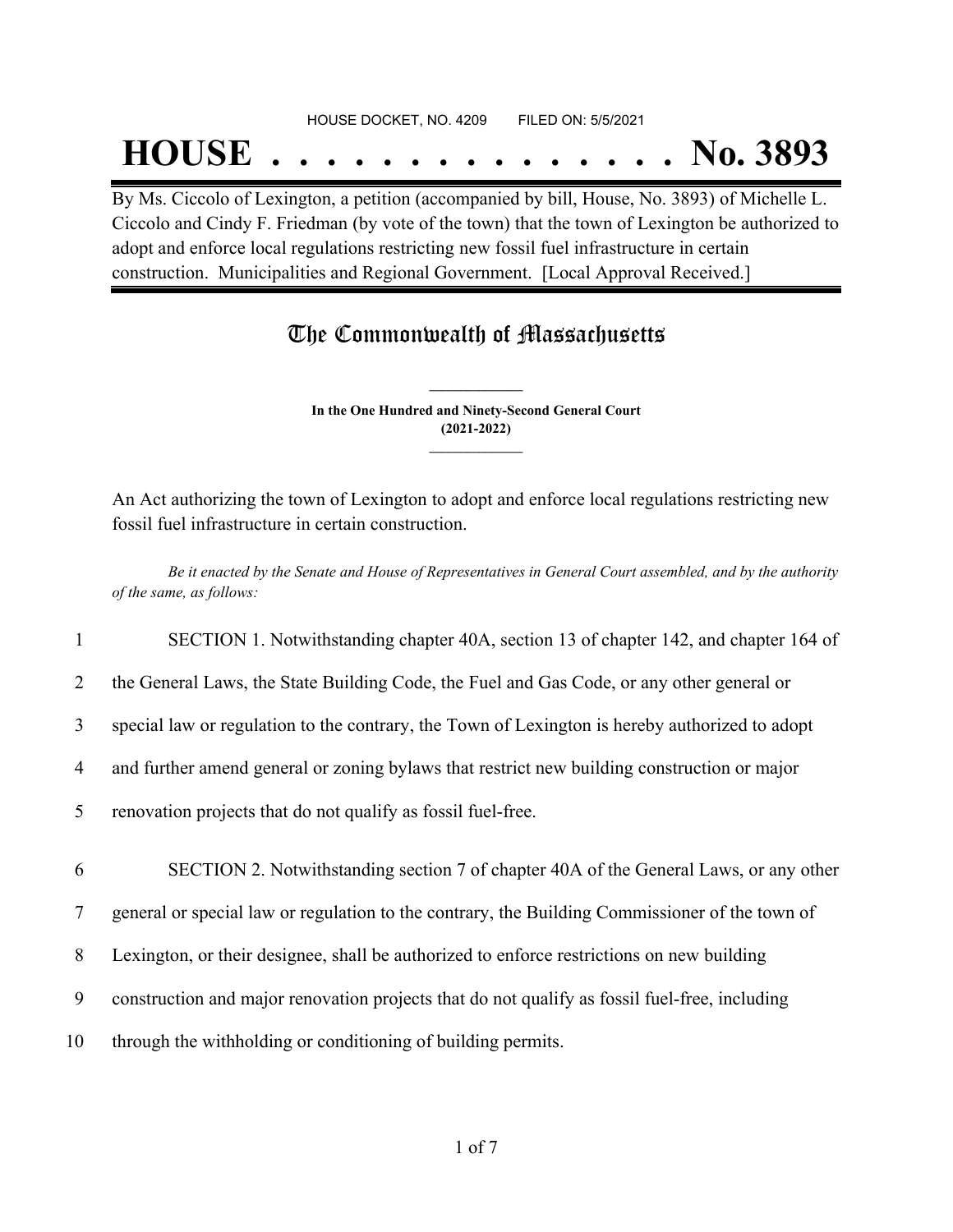| 11 | SECTION 3. As used in this act, the term "fossil fuel-free" shall mean new building               |
|----|---------------------------------------------------------------------------------------------------|
| 12 | construction or major renovation that results in an entire building or an entire condominium unit |
| 13 | that does not utilize coal, oil, natural gas other fuel hydrocarbons (including synthetic         |
| 14 | equivalents), or other fossil fuels in support of its operation after construction.               |
| 15 | SECTION 4. This act shall take effect upon its passage. Any bylaw previously approved             |
| 16 | by the Lexington Town Meeting consistent with Sections 1 through 3 of this Act, including,        |
| 17 | without limitation Chapter 106 of the Code of the Town of Lexington as enacted by the 2021        |
| 18 | Lexington Town Meeting, is hereby ratified.                                                       |
| 19 | SECTION 5. If any provision or section of this act is invalidated, the remainder shall            |
| 20 | survive in full force and effect. And further, that the Code of the Town of Lexington be          |
| 21 | amended by adding a new Chapter 106, "Regulating Fossil Fuel Infrastructure in Buildings", as     |
| 22 | follows:                                                                                          |
| 23 | REGULATING FOSSIL FUEL INFRASTRUCTURE IN BUILDINGS                                                |
| 24 | Section 1. Purpose                                                                                |
| 25 | This Bylaw is adopted by the Town of Lexington to protect health, safety, and the natural         |
| 26 | environment and reduce air pollution and greenhouse gas emissions, which causes climate           |
| 27 | change, thereby threatening the Town and its inhabitants.                                         |
| 28 | Section 2. Definitions                                                                            |
| 29 | "Effective Date" shall mean December 1, 2022, or six months following the date by                 |
| 30 | which the Town is authorized by the Massachusetts General Court to regulate fossil fuel           |
| 31 | infrastructure, whichever is later.                                                               |
|    |                                                                                                   |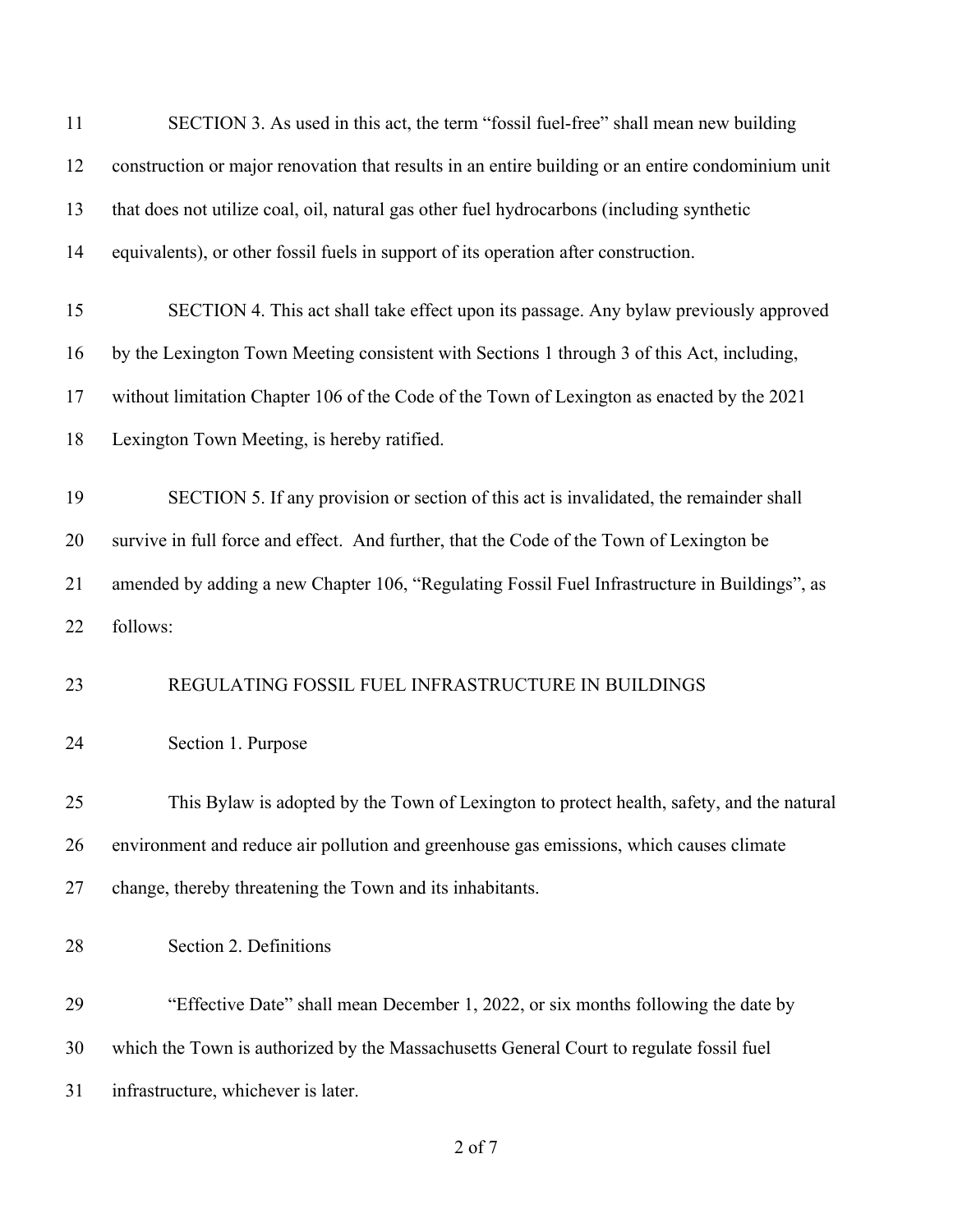| 32 | "New Building" shall mean a new building or new accessory building, as defined in the              |
|----|----------------------------------------------------------------------------------------------------|
| 33 | Lexington Zoning Bylaw, Chapter 135 of the Code of the Town of Lexington, associated with a        |
| 34 | building permit application filed on or after the Effective Date.                                  |
| 35 | "On-Site Fossil Fuel Infrastructure" shall mean piping for fuel gas, fuel oil, or other fuel       |
| 36 | hydrocarbons, including synthetic equivalents, that is in a building, in connection with a         |
| 37 | building, or otherwise within the property lines of a premises, extending from a supply tank or    |
| 38 | from the point of delivery behind a gas meter or the customer-side of a gas meter.                 |
| 39 | "Major Renovation" shall mean a project associated with a valid building permit                    |
| 40 | application filed on or after the Effective Date of this article that:                             |
| 41 | for existing structures regulated by the current edition of the International Residential          |
| 42 | Code as amended by 780 CMR 51: Massachusetts Residential Code, includes the reconfiguration        |
| 43 | of space and/or building systems, in which the Work Area, not including any added space, is        |
| 44 | more than 75% of the Gross Floor Area of the principal dwelling, as defined in the Lexington       |
| 45 | Zoning Bylaw, prior to the project; and                                                            |
| 46 | for existing structures regulated by the current edition of the International Building Code        |
| 47 | as amended by 780 CMR 34: Massachusetts Commercial Code, includes the reconfiguration of           |
| 48 | space and/or building systems, in which the Work Area, not including any added space, is more      |
| 49 | than 50% of the building floor area prior to the project, as defined by the Massachusetts Building |
| 50 | Code.                                                                                              |
| 51 | "Work Area" shall mean the portions of a building affected by renovations for the                  |
| 52 | reconfiguration of space or building systems, as shown in the drawings included with a building    |

permit application. Areas consisting of only repairs, refinishing, or incidental work not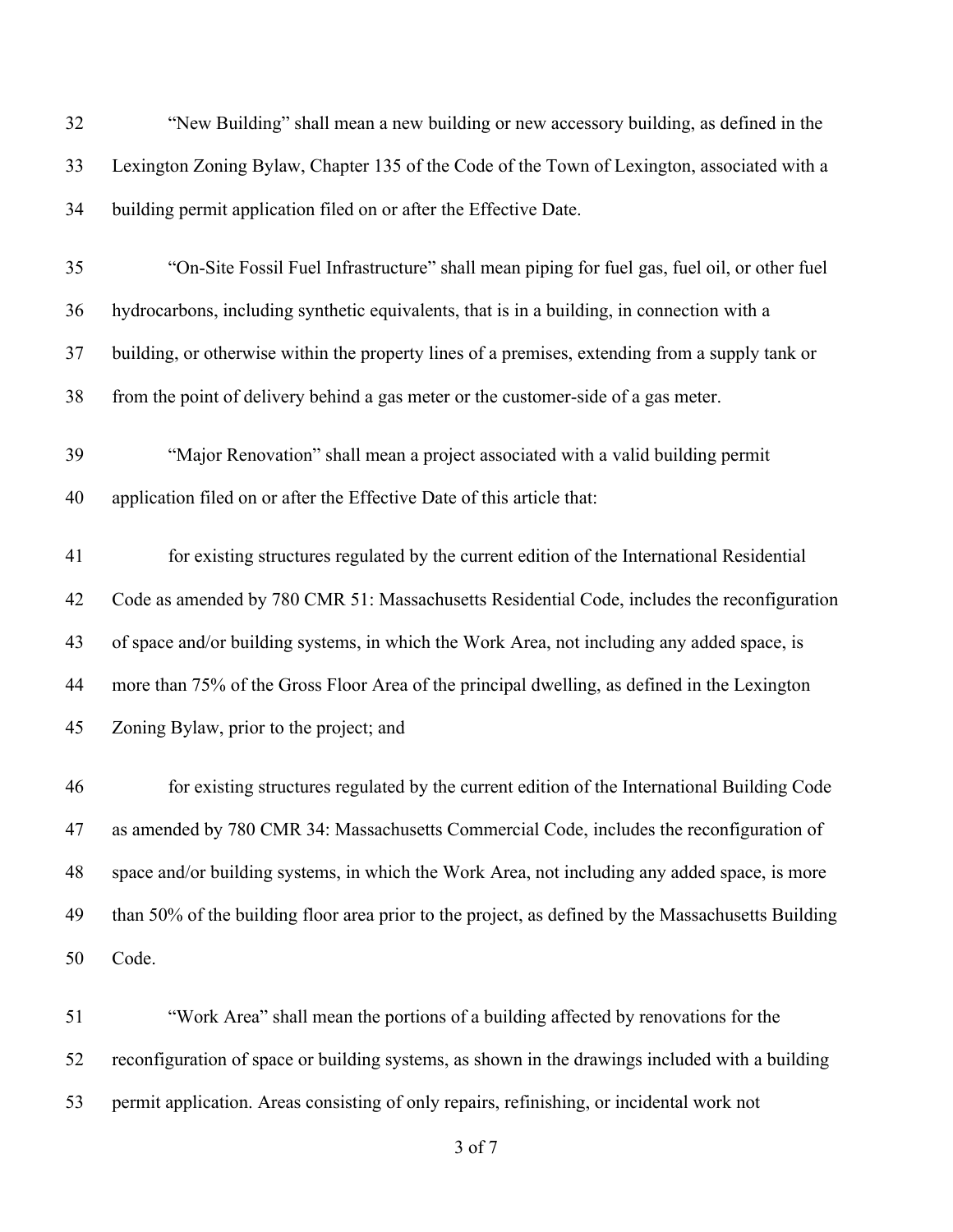| 54 | associated with the renovations or reconfiguration for which a building permit is required are       |  |  |
|----|------------------------------------------------------------------------------------------------------|--|--|
| 55 | excluded from the Work Area.                                                                         |  |  |
| 56 | Section 3. Applicability                                                                             |  |  |
| 57 | This Chapter shall apply to all building permit applications for New Buildings and Major             |  |  |
| 58 | Renovations proposed to be located in whole or in part within the Town, except that this Chapter     |  |  |
| 59 | shall not apply to:                                                                                  |  |  |
| 60 | utility service piping connecting the grid to a meter, or to a gas meter itself;<br>A.               |  |  |
| 61 | piping required to:<br><b>B.</b>                                                                     |  |  |
| 62 | $\mathbf{i}$ .<br>fuel backup electrical generators, indoor or outdoor cooking appliances, indoor or |  |  |
| 63 | outdoor fireplaces or fire features, or appliances for outdoor heating; or                           |  |  |
| 64 | ii.<br>produce potable or domestic hot water from centralized hot water systems in                   |  |  |
| 65 | commercial buildings with building floor areas of at least 10,000 square feet, provided that the     |  |  |
| 66 | Engineer of Record certifies that no commercially available electric hot water heater exists that    |  |  |
| 67 | could meet the required hot water demand for less than 150% of installation or operational costs,    |  |  |
| 68 | compared to a conventional fossil fuel hot water system;                                             |  |  |
| 69 | C.<br>the extension or modification of heating systems via HVAC system modification,                 |  |  |
| 70 | or modification of radiator, steam, or hot water piping, provided new fossil fuel piping is not      |  |  |
| 71 | installed;                                                                                           |  |  |
| 72 | D.<br>life science buildings, research laboratories for scientific or medical research or            |  |  |
| 73 | medical offices regulated by the Massachusetts Department of Public Health as a healthcare           |  |  |
| 74 | facility; or                                                                                         |  |  |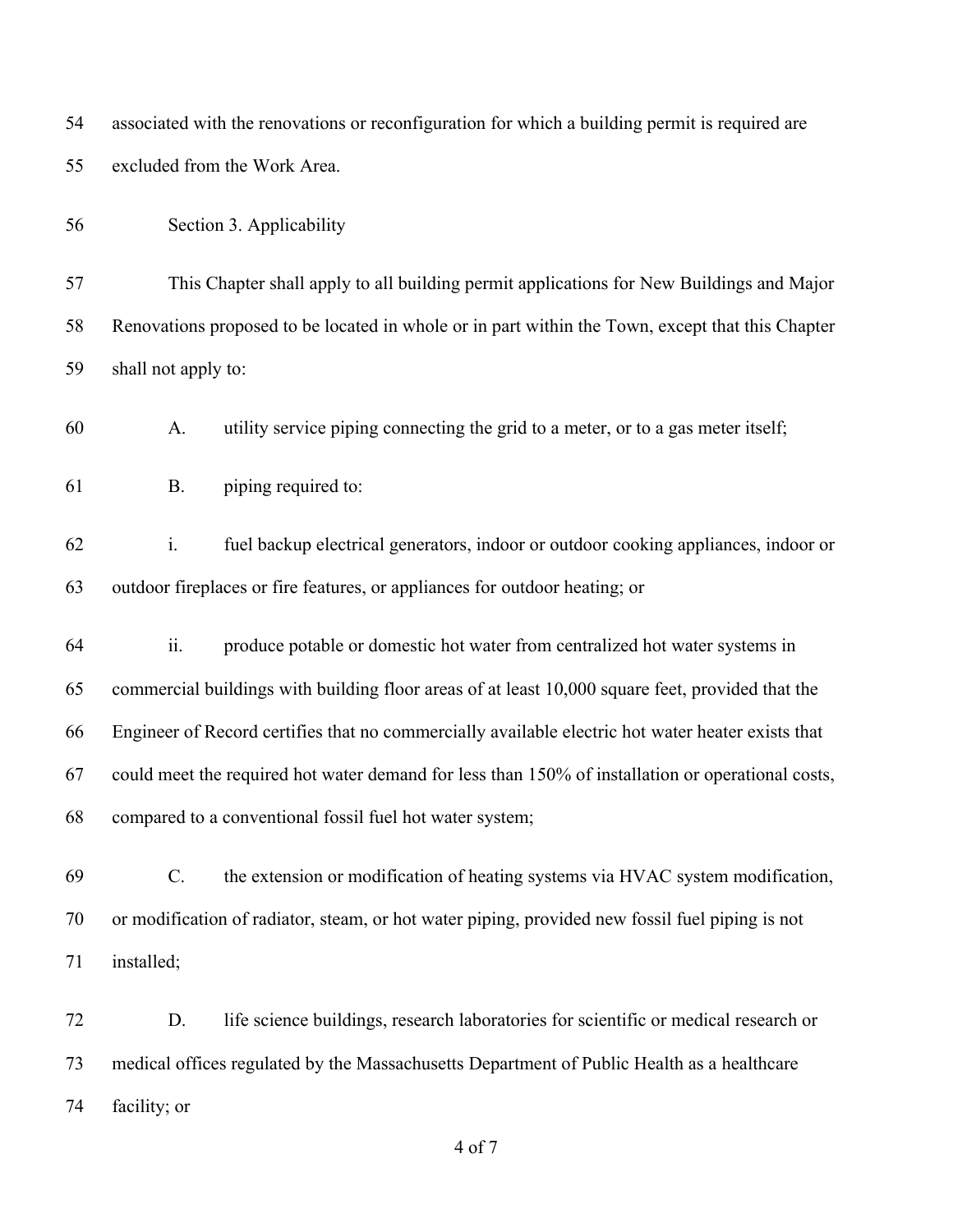E. repairs of any existing portions of a fuel piping system deemed unsafe or dangerous by the Plumbing and Gas Fitting Inspector.

Section 4. Enforcement

 A. On and after the Effective Date, no building permit shall be issued by the Town for the construction of New Buildings or Major Renovations that include the installation of new On-Site Fossil Fuel Infrastructure subject to this Chapter.

 B. The Town Manager, or their designee, shall publish and present an annual report to the Select Board quantifying the number and location of building permit applications for new and major renovation projects exceeding 50% of the original gross floor area of the principal dwelling; the number of new and major renovation projects requesting a waiver from this Chapter, the disposition of those waivers, the reasons for granting or denying those waivers and the square footage of each project for which a waiver is granted.

 C. The Select Board may adopt additional requirements, exemption, and regulations to implement or enforce said new fossil fuel infrastructure restrictions in major construction, consistent with this Chapter.

Section 5. Waivers

 A. The Building Commissioner may grant a waiver from the requirements of this Chapter in the event that compliance with the provisions of this Chapter makes a project financially infeasible or impractical to implement. Compliance with this Chapter may be considered infeasible if, without limitation: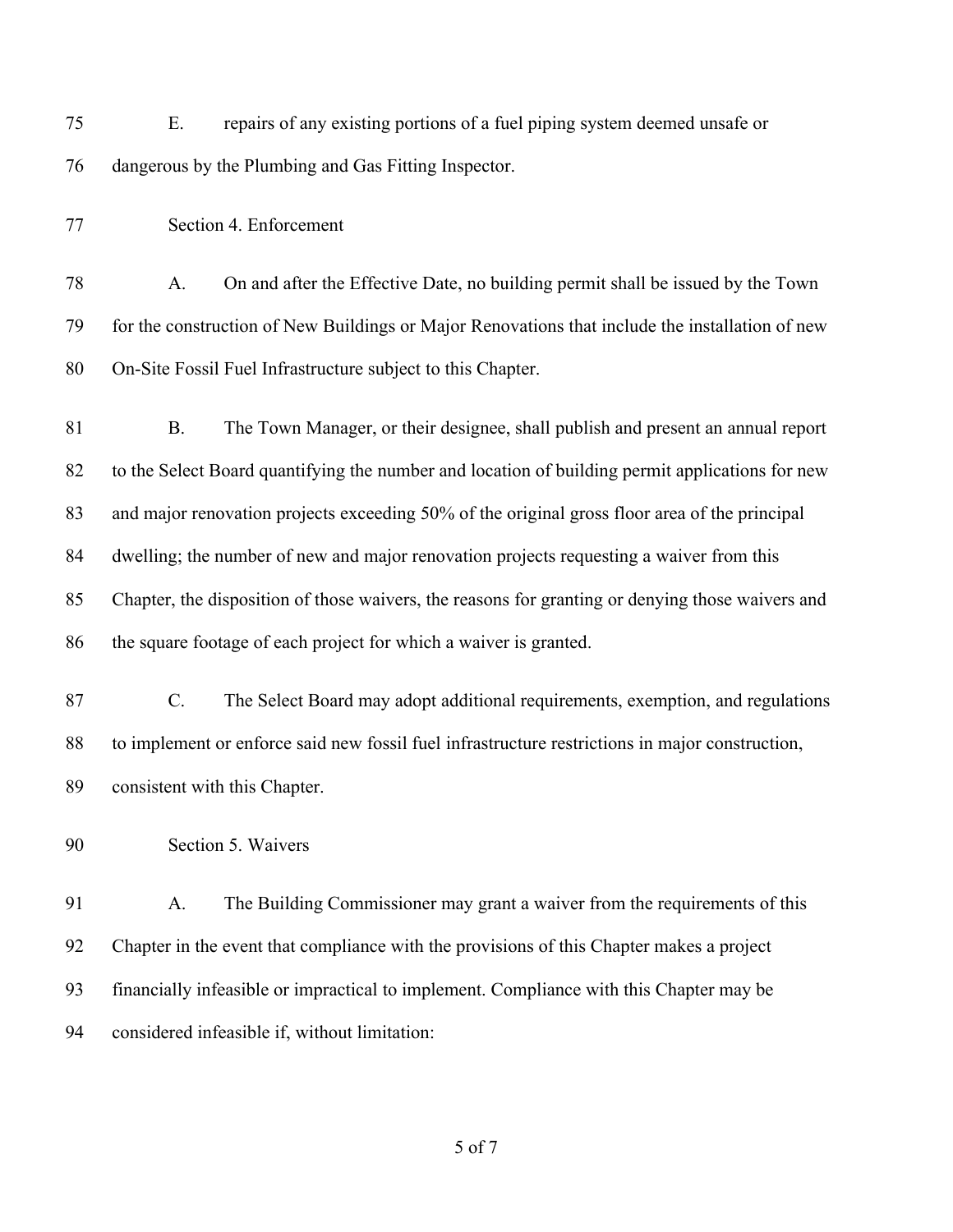i. as a result of factors beyond the control of the proponent, the additional cost of the project over the long term, including any available subsidies, would make the project commercially unviable; or

 ii. technological or other factors would make the project unsuitable for its intended purpose.

 B. Waivers from compliance with this Chapter may be subject to reasonable conditions. Where possible, waivers shall be issued for specific portions of a project that are financially infeasible or impractical to implement under the requirements of this Chapter, rather than entire projects.

 C. Waiver requests shall be supported by a detailed cost comparison, including available rebates and credits. A waiver request may be made at any time and may be based upon submission of conceptual plans.

 D. In considering a request for a waiver, the Building Commissioner may consider as a factor the requesting party's status as a non-profit or government-sponsored affordable housing entity.

 E. The Building Commissioner's decision with respect to the granting of a waiver, the scope thereof, and any conditions imposed by a waiver, shall be appealable to the Select Board, or its designee, within thirty (30) days in accordance with policies established by the Select Board.